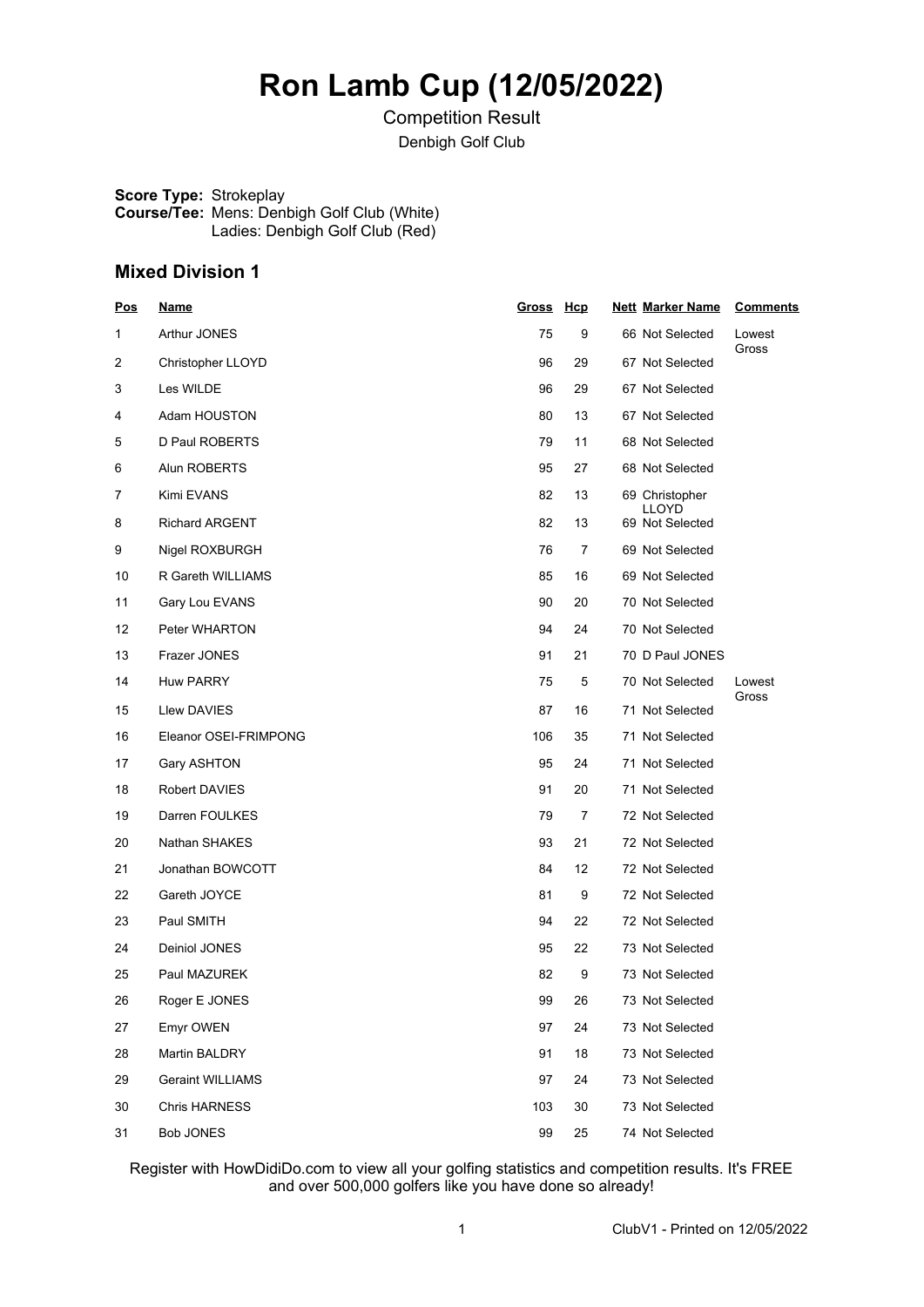| <b>Score Type: Strokeplay</b> |                                                    |
|-------------------------------|----------------------------------------------------|
|                               | <b>Course/Tee:</b> Mens: Denbigh Golf Club (White) |
|                               | Ladies: Denbigh Golf Club (Red)                    |

## **Mixed Division 1**

| <u>Pos</u> | <b>Name</b>            | Gross Hcp |    | <u>Nett_Marker Name</u> | <b>Comments</b> |
|------------|------------------------|-----------|----|-------------------------|-----------------|
| 32         | <b>Gerald PARRY</b>    | 96        | 22 | 74 Not Selected         |                 |
| 33         | Gary OWEN              | 92        | 18 | 74 Not Selected         |                 |
| 34         | Steven M JONES         | 108       | 34 | 74 Not Selected         |                 |
| 35         | Trefor O JONES         | 89        | 15 | 74 Not Selected         |                 |
| 36         | Fred JONES             | 97        | 23 | 74 Not Selected         |                 |
| 37         | Andrew WITTON          | 87        | 12 | 75 Not Selected         |                 |
| 38         | Jonathan COPEMAN       | 92        | 17 | 75 Not Selected         |                 |
| 39         | <b>Arwel HUGHES</b>    | 81        | 6  | 75 Huw PARRY            |                 |
| 40         | John Dryhurst ROBERTS  | 95        | 20 | 75 Not Selected         |                 |
| 41         | Mike THOMAS            | 93        | 18 | 75 Not Selected         |                 |
| 42         | John FARRINGTON        | 93        | 17 | 76 Not Selected         |                 |
| 43         | Michael ROBINSON       | 102       | 26 | 76 Not Selected         |                 |
| 44         | Alwyn R WILLIAMS       | 94        | 18 | 76 Not Selected         |                 |
| 45         | Jake JONES             | 97        | 21 | 76 Not Selected         |                 |
| 46         | Pauline EVANS          | 117       | 40 | 77 Not Selected         |                 |
| 47         | Jac ROBERTS            | 98        | 21 | 77 Not Selected         |                 |
| 48         | David PLATT            | 101       | 24 | 77 Not Selected         |                 |
| 49         | James ROBERTS          | 86        | 9  | 77 Not Selected         |                 |
| 50         | Gareth JONES           | 106       | 28 | 78 Not Selected         |                 |
| 51         | Stephen LLOYD          | 84        | 6  | 78 Not Selected         |                 |
| 52         | Gareth O'LOUGHLIN      | 90        | 12 | 78 Not Selected         |                 |
| 53         | Alan BROOKE            | 95        | 17 | 78 Not Selected         |                 |
| 54         | Harri WILLIAMS         | 97        | 18 | 79 Not Selected         |                 |
| 55         | Dilwyn Wad ROBERTS     | 96        | 17 | 79 Not Selected         |                 |
| 56         | Ken 1777 JONES         | 99        | 20 | 79 Not Selected         |                 |
| 57         | Matthew LEWIS-WILLIAMS | 89        | 10 | 79 Not Selected         |                 |
| 58         | Ben WILCOX-JONES       | 92        | 13 | 79 Not Selected         |                 |
| 59         | <b>Stewart CLARKE</b>  | 93        | 14 | 79 Not Selected         |                 |
| 60         | Alan PADMORE           | 96        | 16 | 80 Not Selected         |                 |
| 61         | Elfed JONES            | 97        | 17 | 80 Not Selected         |                 |
| 62         | Emlyn PIERCE           | 104       | 24 | 80 Not Selected         |                 |
| 63         | <b>Brian GRIFFITHS</b> | 109       | 28 | 81 Not Selected         |                 |
| 64         | D Paul JONES           | 96        | 15 | 81 Not Selected         |                 |
| 65         | Elwyn THOMAS           | 106       | 25 | 81 Not Selected         |                 |
| 66         | Gwyn JONES             | 102       | 21 | 81 Not Selected         |                 |

Register with HowDidiDo.com to view all your golfing statistics and competition results. It's FREE and over 500,000 golfers like you have done so already!